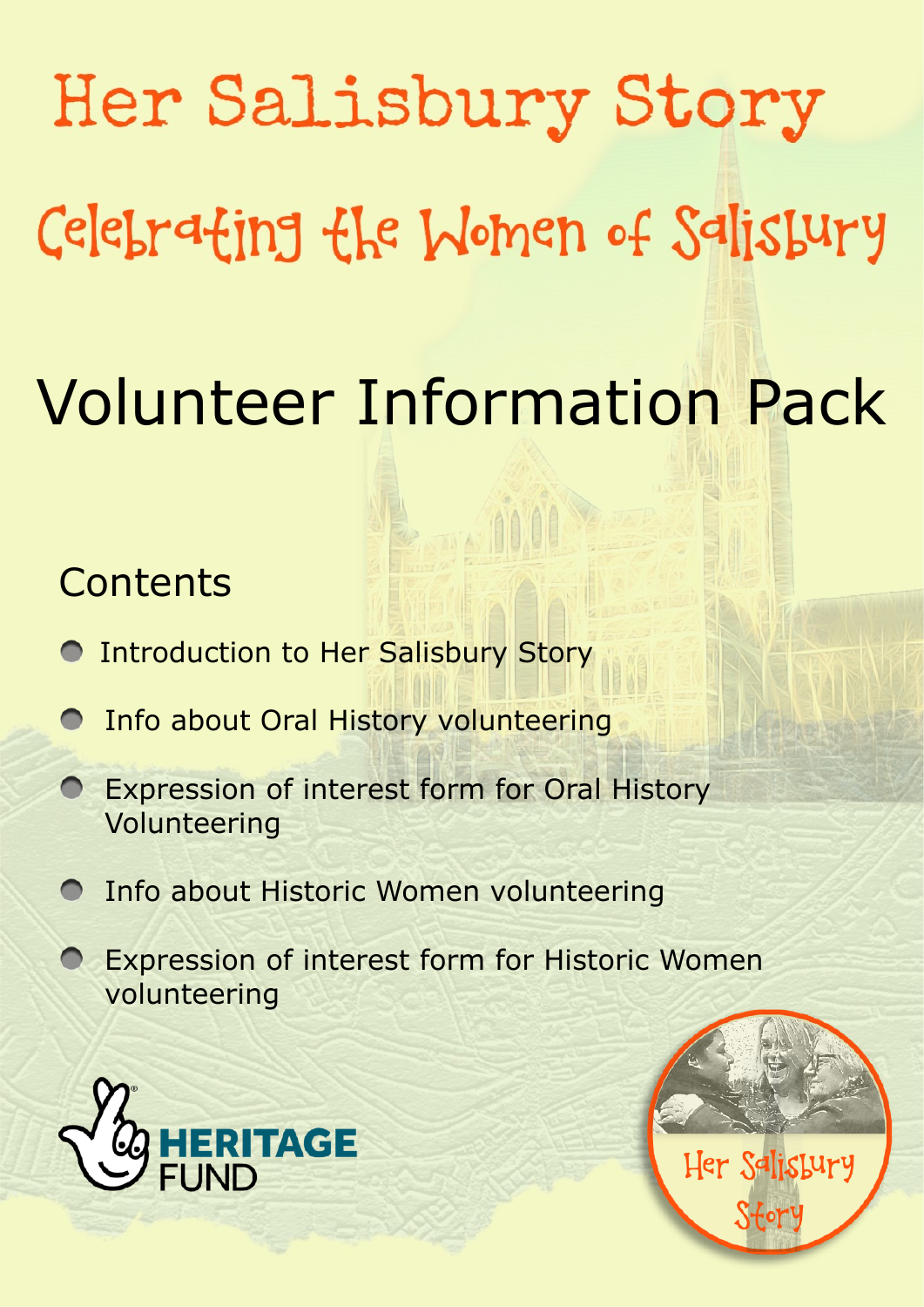# **Welcome to the Her Salisbury Story Volunteer Information Pack**

Her Salisbury Story (HSS) is a project that is run by [Soroptimist International](https://sigbi.org/salisbury/)  [Salisbury](https://sigbi.org/salisbury/) which is part of a worldwide organisation of clubs for women, with general consultative status with ECOSOC of the UN, whose key aim is to make the world a better place for women and girls.

#### **Vision Statement**

Her Salisbury Story is about celebrating the lives of Salisbury women past and present by promoting with all members of our community the contribution that women have made, and are making, to the city. Their contribution could be socially, politically, culturally, economically or in other ways. We seek to ensure a diversity of women's stories are promoted to inspire current women and girls to achieve their potential, realise their aspirations and have an equal voice.

#### **How we plan to achieve this**

We will do this by researching the lives of women in the past who have contributed to Salisbury's heritage and sharing their stories. We will also record interviews with around 40 women who have contributed or are positively contributing to life in Salisbury and beyond.

#### **Further information**

There is lots of information about Her Salisbury Story, what we have done so far, how the project has been affected by Covid 19, etc on our website and this information pack is designed to be read in conjunction with it. [www.hersalisburystory.com](http://www.hersalisburystory.com)

#### **How you can get involved**

There are opportunities to get involved on both the researching historic women or the oral history side. The following pages will explain more about the project work streams and what the opportunities for involvement are.

#### **If you have any questions do contact us via email or the contact sheet on the website and we will get back to you**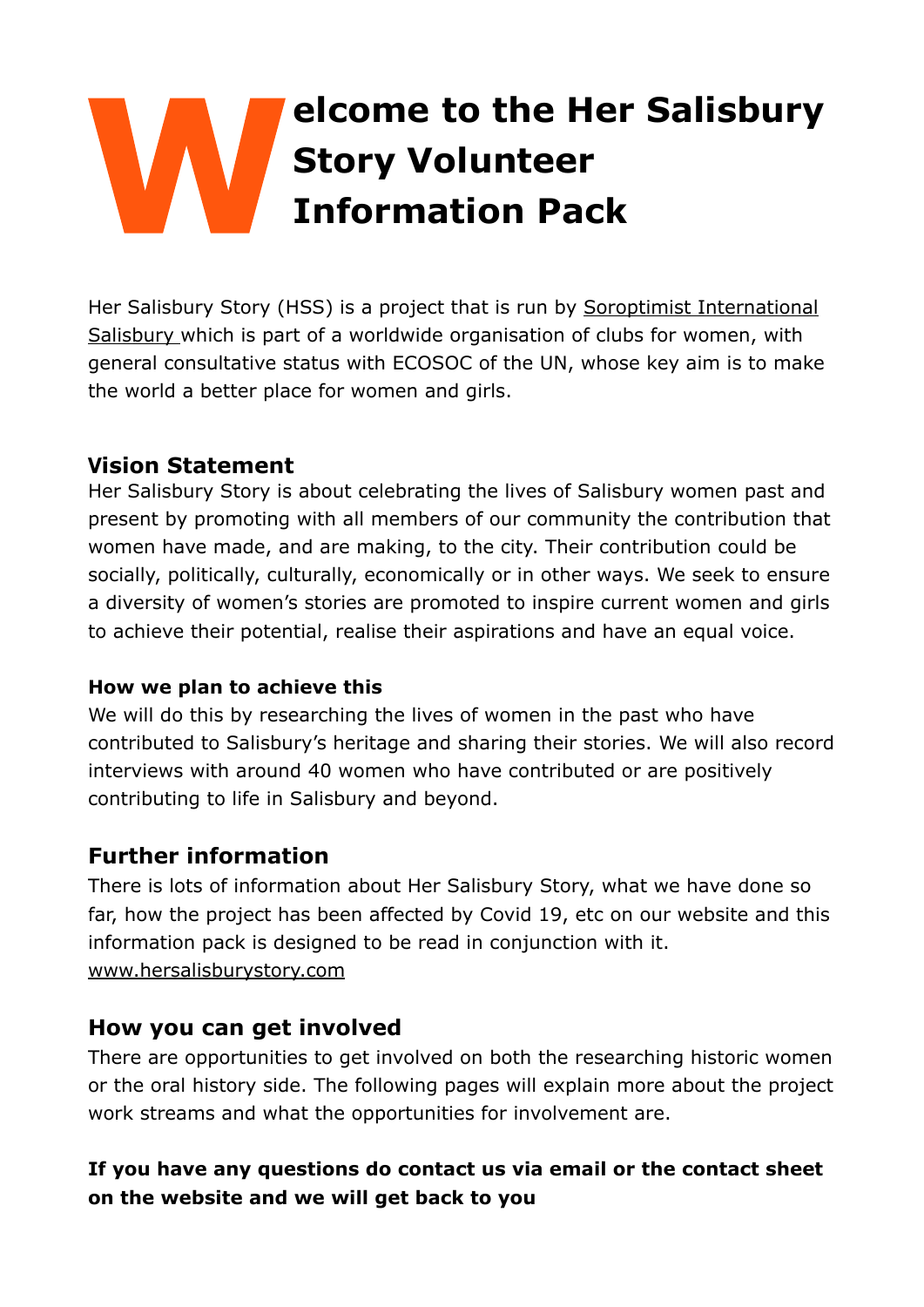## **Information about Oral History Volunteering**

T hank you for finding out about becoming one of our oral history<br>volunteers. Our oral history team will be vital to the success of t<br>of the project. You will be helping to create an on-line library wh volunteers. Our oral history team will be vital to the success of this part of the project. You will be helping to create an on-line library which documents and celebrates the positive contribution made by women to our city

#### **What are we trying to achieve?**

Her Salisbury Story is about celebrating the lives of Salisbury women past and present by promoting, with all members of our community, the contribution that women have made, and are making, to the city. Their contribution could be socially, politically, culturally, economically or in other ways. We seek to ensure a diversity of women's stories are promoted to inspire current women and girls to achieve their potential, realise their aspirations and have an equal voice.

#### **What will the Oral History Part of the Project involve?**

We will be interviewing contemporary women from the city and its environs to collect stories about their lives and achievements: finding out about their background, what gave them the idea to do a certain thing, what barriers they had to overcome and to join with them in celebrating their success.

These interviews will be recorded and the files will be deposited at the Wiltshire & Swindon History Centre (WSHC). The HSS website will contain features on all of the women interviewed together with extracts from the recordings. We are currently still working on exactly what this will look like.

#### **How are Volunteers Involved?**

Following training, which is a requirement of the project, volunteers will be involved with all aspects of the oral history process: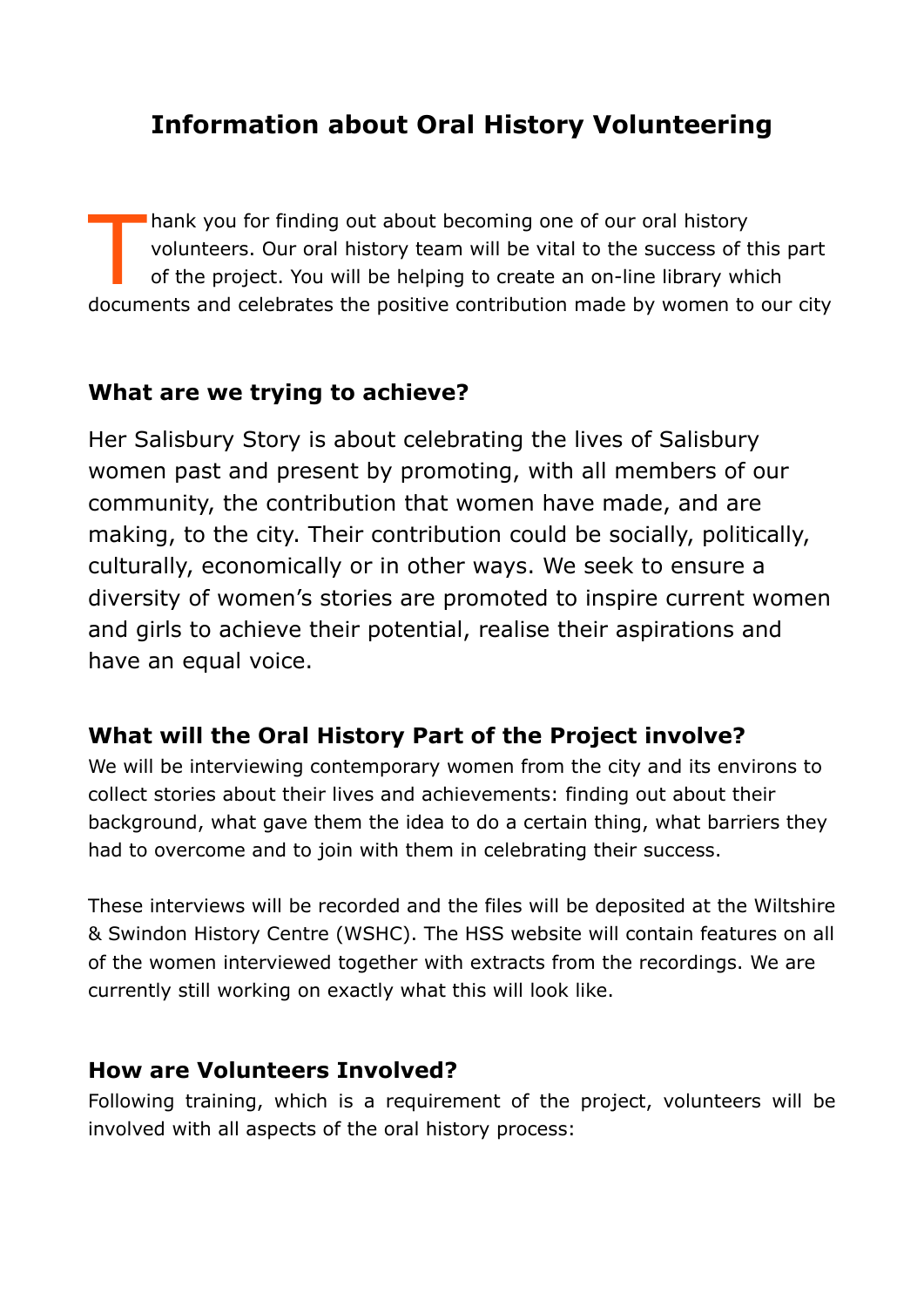- engaging people in the idea of oral history
- researching women who they will be interviewing
- arranging and conducting interviews
- using digital recording equipment
- managing digital data and records
- summarising interviews
- transcribing interviews
- technical help / editing the interviews etc
- processing the data

#### **Will all volunteers need to undertake all of these tasks?**

No. There are 3 main roles: interviewer, transcriber and technical help. The summary could be done by either the interviewer or the transcriber.

#### **What characteristics do volunteers need?**

- good communication/social skills
- able to work with initiative
- ideally a desktop or laptop computer as it may not be possible to complete all the tasks required on a tablet or smart phone. However if you are keen to take part and do not meet this criterion we will look at the possibility of finding ways around it
- IT skills able to use common programmes eg: Word, Excel, Pages, Numbers, Zoom and to download software as required
- able to flag up data protection issues
- able to ensure confidentiality where appropriate
- for transcribing, fast accurate typing skills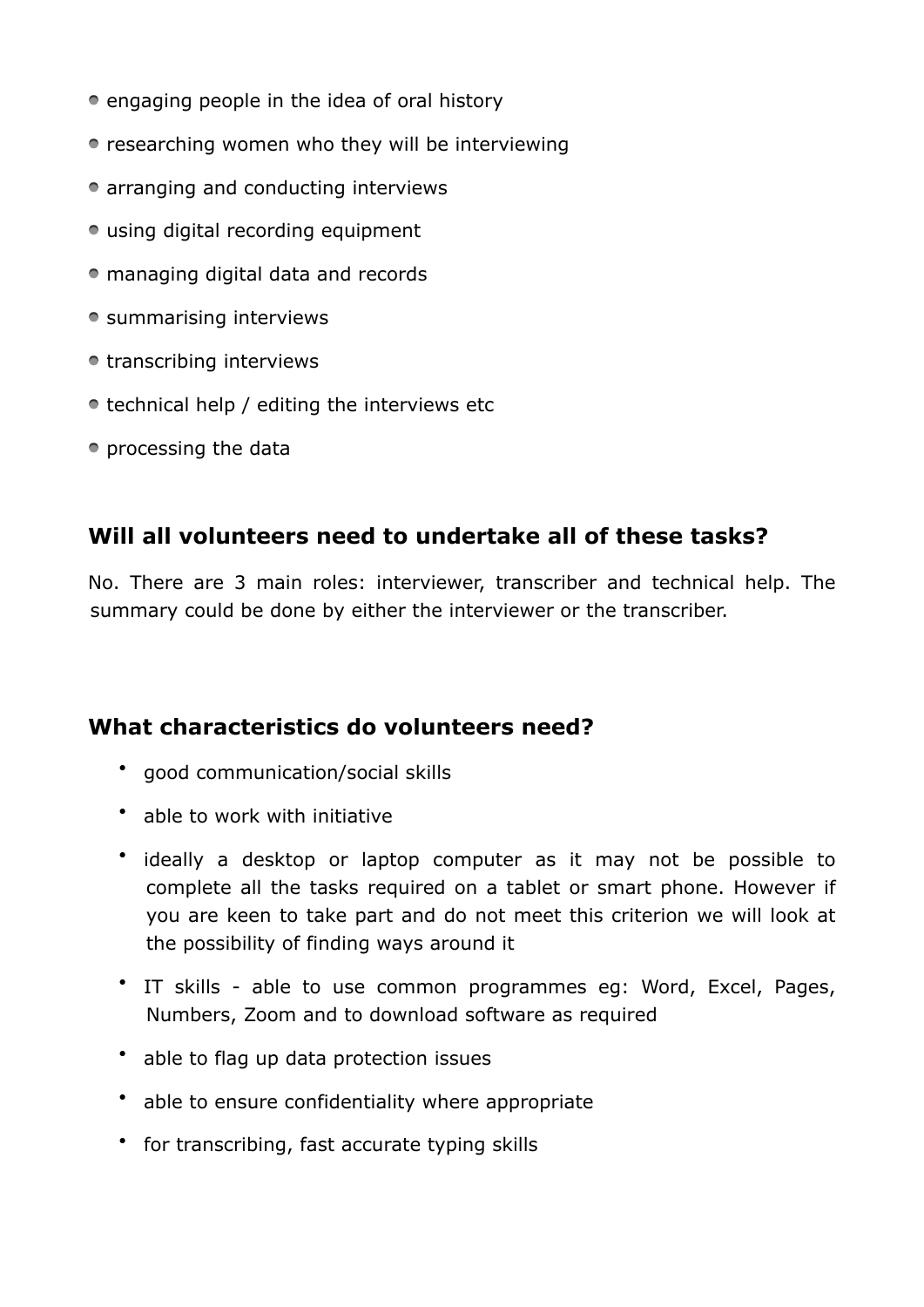• for technical help it would be useful to have used audio editing software as we will be unable to provide specialist training in this area

We are Planning to interview women from a diversity of communities in the *city and would like the project volunteers to also represent that diversity* 

#### **What we can offer?**

Volunteers have opportunities to develop skills in some or all of the following:

- oral history methods
- communication
- use of digital equipment
- data storage and ethics
- introduction to working with sound files
- summarising interviews
- transcription

We provide:

- training as appropriate
- ongoing support
- equipment (digital sound recorders / flash cards / microphones)
- you will need to download Zoom and possibly some free transcription software called Express Scribe from <http://www.nch.com.au/scribe/> if you summarise interviews.

#### **How much time will I be expected to spend on the project?**

This is hard to estimate. The expectation is that everyone who completes the training undertakes at least 3 oral history interviews or transcriptions. These may vary in length considerably depending on the person you are interviewing.

If you allow approximately one day per interview including summarising but not transcribing that would probably be about right.

For transcribers it is estimated that the time taken to transcribe will be approximately 3 times the length of the interview itself.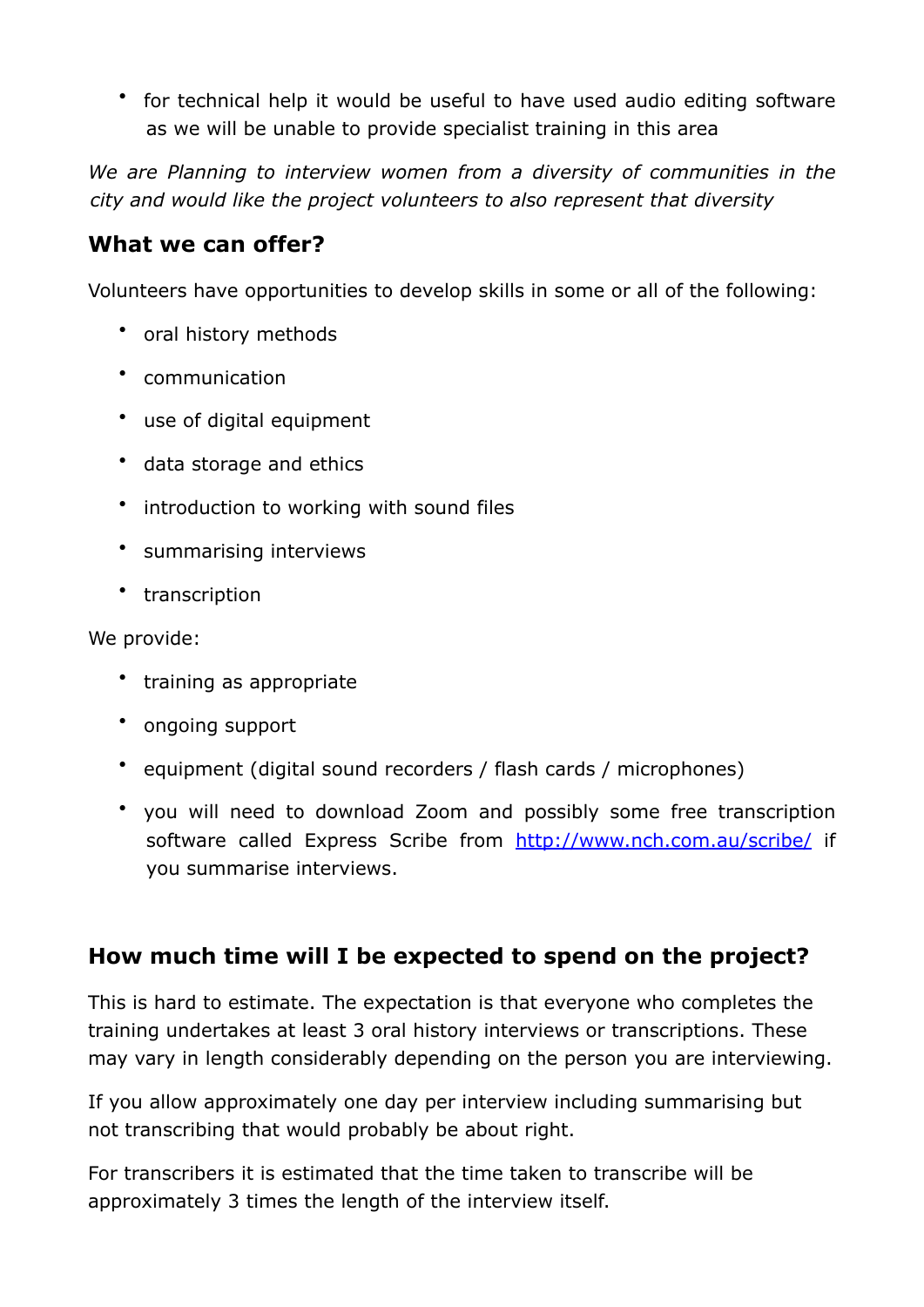Initially you will need to commit to the training. For people who want to undertake oral history interviews we will be looking at the equivalent of one day's training delivered on line via Zoom and over 2 / 3 sessions. There will be separate training on transcribing which is likely to be half a day. Unfortunately we are unable to provide specialist training for tech support.

#### **How long will the project last?**

The project is currently due to be completed on 30th November 2021. However depending on the progress of the pandemic, it may be necessary to ask the Heritage Fund for an extension.

#### **Do volunteers receive any expenses?**

HSS is a volunteer led project made possible with public funding from the National Lottery Heritage Fund and it is run by Soroptimist International of Salisbury. We have a limited budget available for volunteer expenses including access costs. We encourage expressions of interest in our volunteer opportunities from people of all backgrounds. Please let us know when you apply if you have any specific access needs and we will do everything we can to make our project accessible.

#### **How will Covid19 affect the interview process?**

Traditional oral history interviews are face to face but we realise this may not always be possible in the current climate. We are therefore investigating the possibilities of interviewing via Zoom, Skype or similar or via the telephone.

The challenge is to be able to produce a recording that is acceptable to the archive and this is something we are actively working on.

#### **What is the timescale for completing the interviews?**

We will be asking for expressions of interest to be returned by 18th October 2020. Informal interviews will be set up via Zoom during the first two weeks of October with a view to the training taking place in early November. We will aim to finish conducting the oral history interviews by the end of June 2021.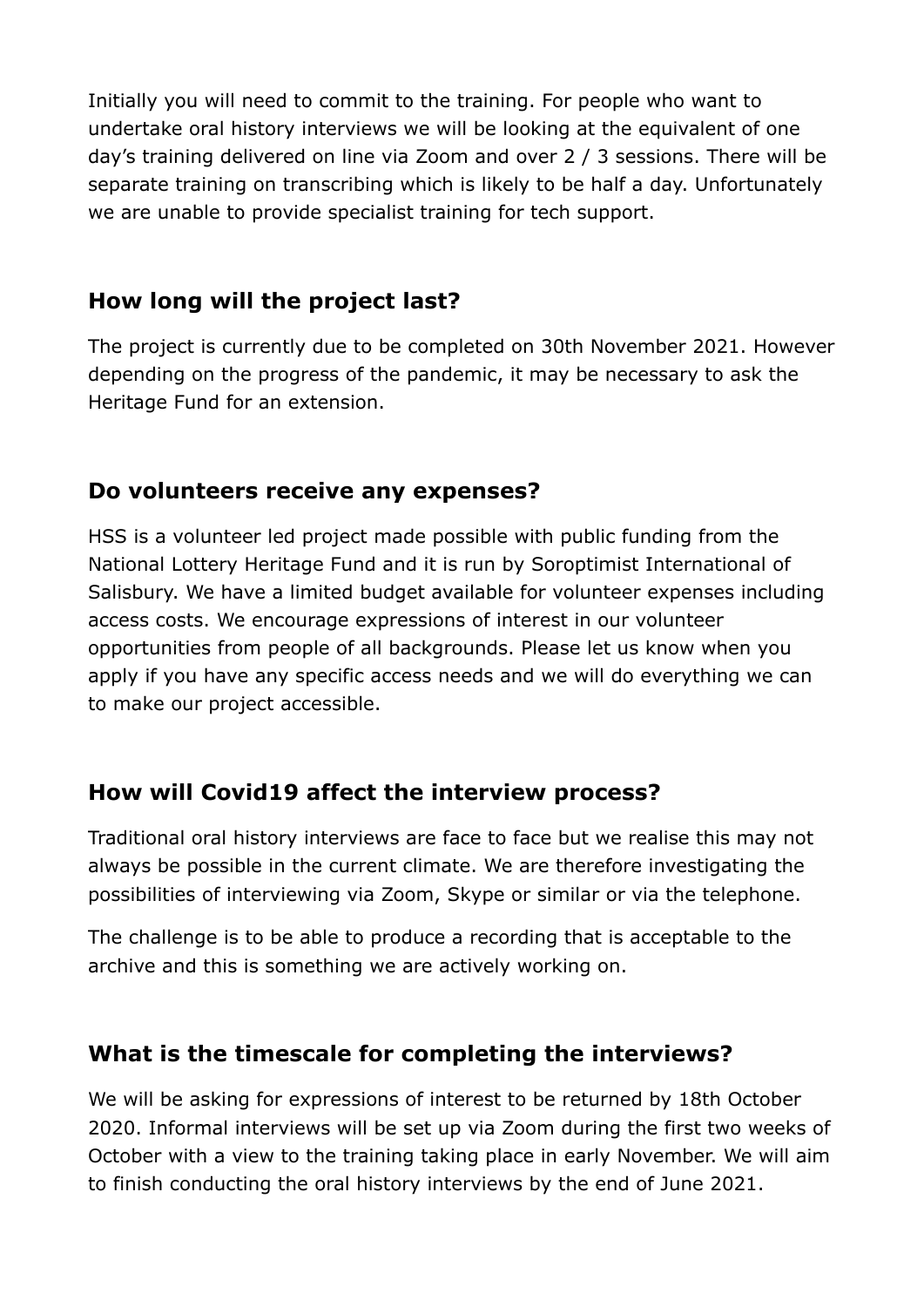#### **How many volunteers are needed?**

Unfortunately we can only train a maximum of 10 volunteers in oral history interviewing initially. It may be possible to train a second group in 2021 but that is not certain a present. It is for this reason that we will be interviewing potential volunteers to ensure they understand the commitment involved.

**If you have read the information above and want to become part of our team, please tell us about yourself on the volunteer expression of interest form. We will be asking for expressions of interest to be returned by 18th October. Following this, informal interviews will be set up via phone/video-call. We aim to deliver the training in Autumn 2020.**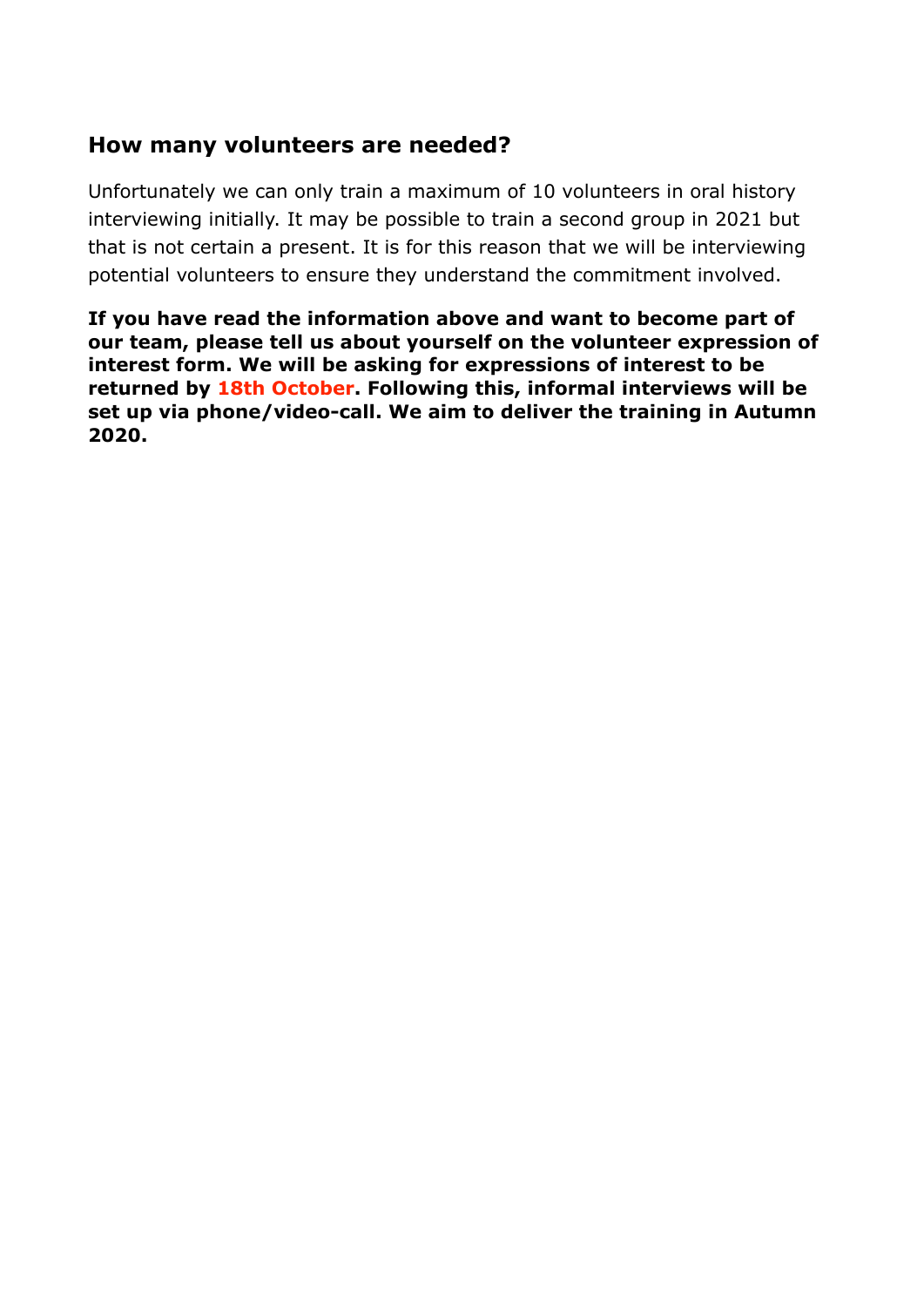# **Contemporary Woman Volunteer Expression of Interest**



**Please tell us about yourself.** 

**Name:** 

**Address:** 

**Email:** 

**Phone:** 

**Which role/s are you interested in volunteering for? (please tick) Interviewer Transcriber Technical support** 

**Why are you interested in becoming an oral history volunteer?**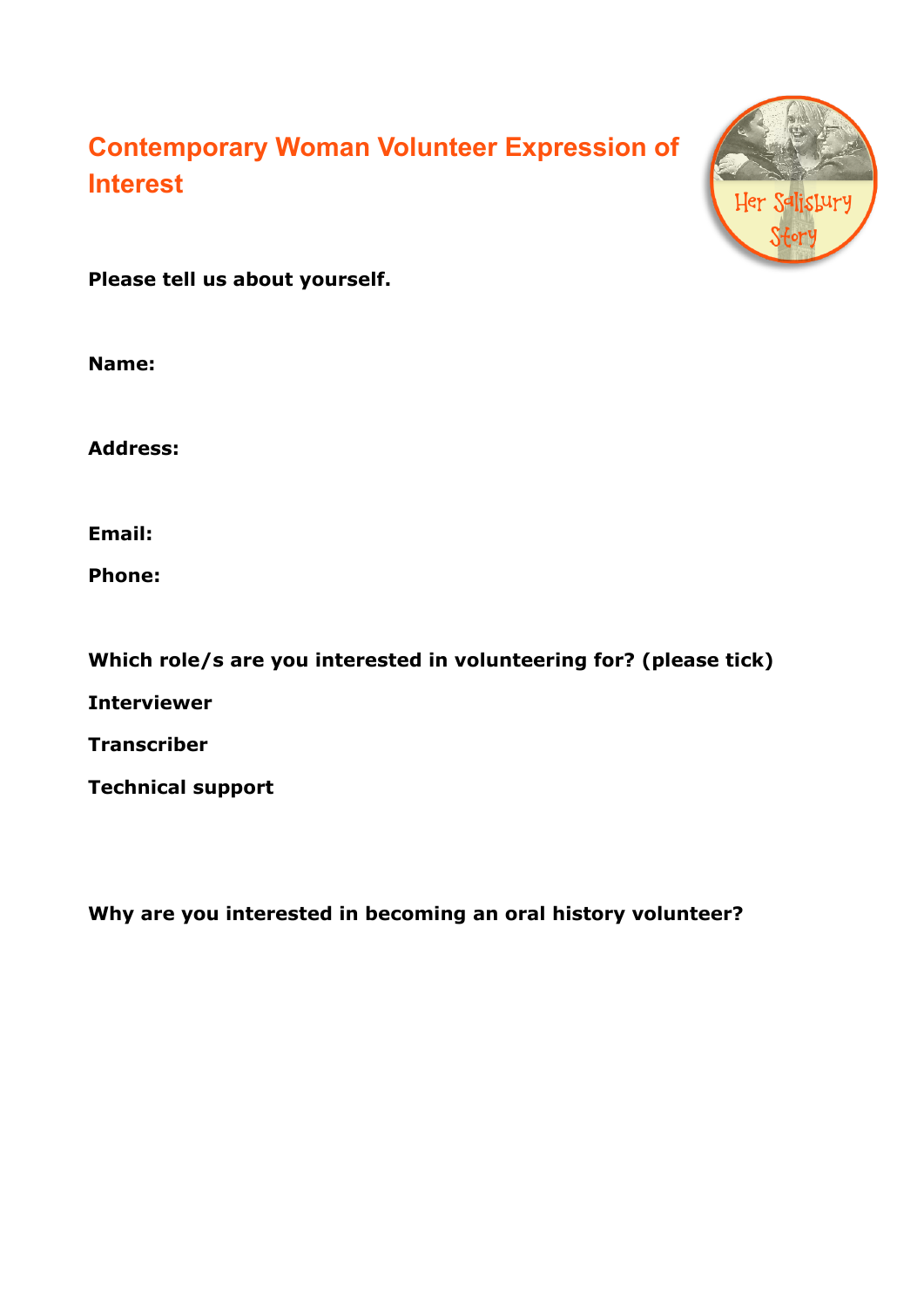**Please tell us about any previous experience you may have of oral history** (Experience is not essential)

**If you have previous experience of conducting interviews in any setting please tell us about it.** 

**Do you consider yourself to be a fast and accurate typist? (for transcribers)** 

**Have you any experience of editing sound files? If so what?(for tech support)** 

**Are you willing to download free software to work with sound files? Yes / No / need more information (please mark)**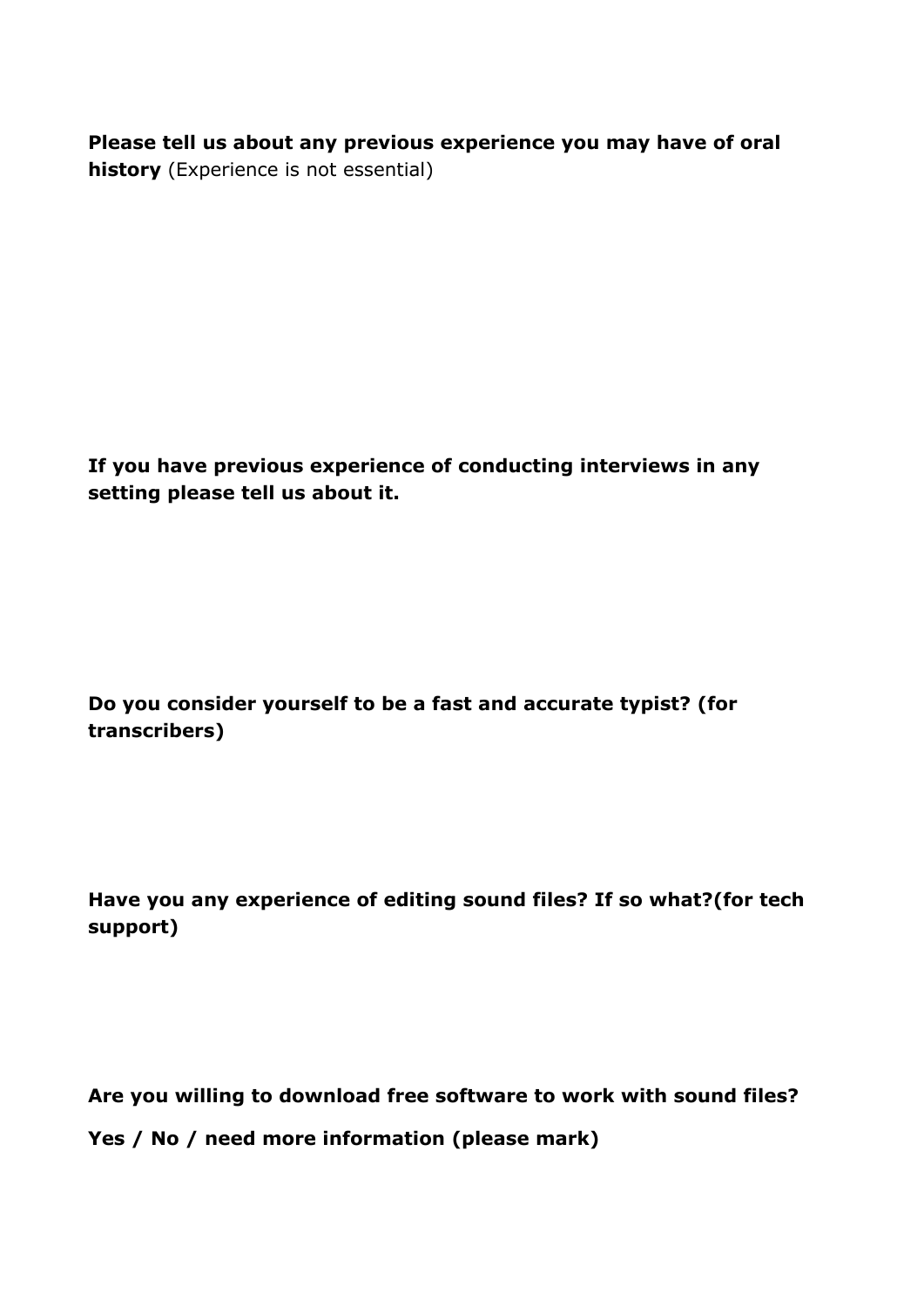**Are you willing to download a free communication platform such as Zoom or Skype?** 

**Yes / No / need more information (please mark)** 

**Please tell us about anything that we need to provide to ensure that you can access any meetings / training (e.g. induction loop, wheelchair ramp, large print)** 

**Please return this form to** [hersalisburystory@gmail.com](mailto:hersalisburystory@gmail.com) **by 18th October 2020** 

*In line with our commitment to equality and diversity we would like to invite you to complete an optional anonymous monitoring form which can be accessed here* 

<https://www.surveymonkey.co.uk/r/KTQVDPV>



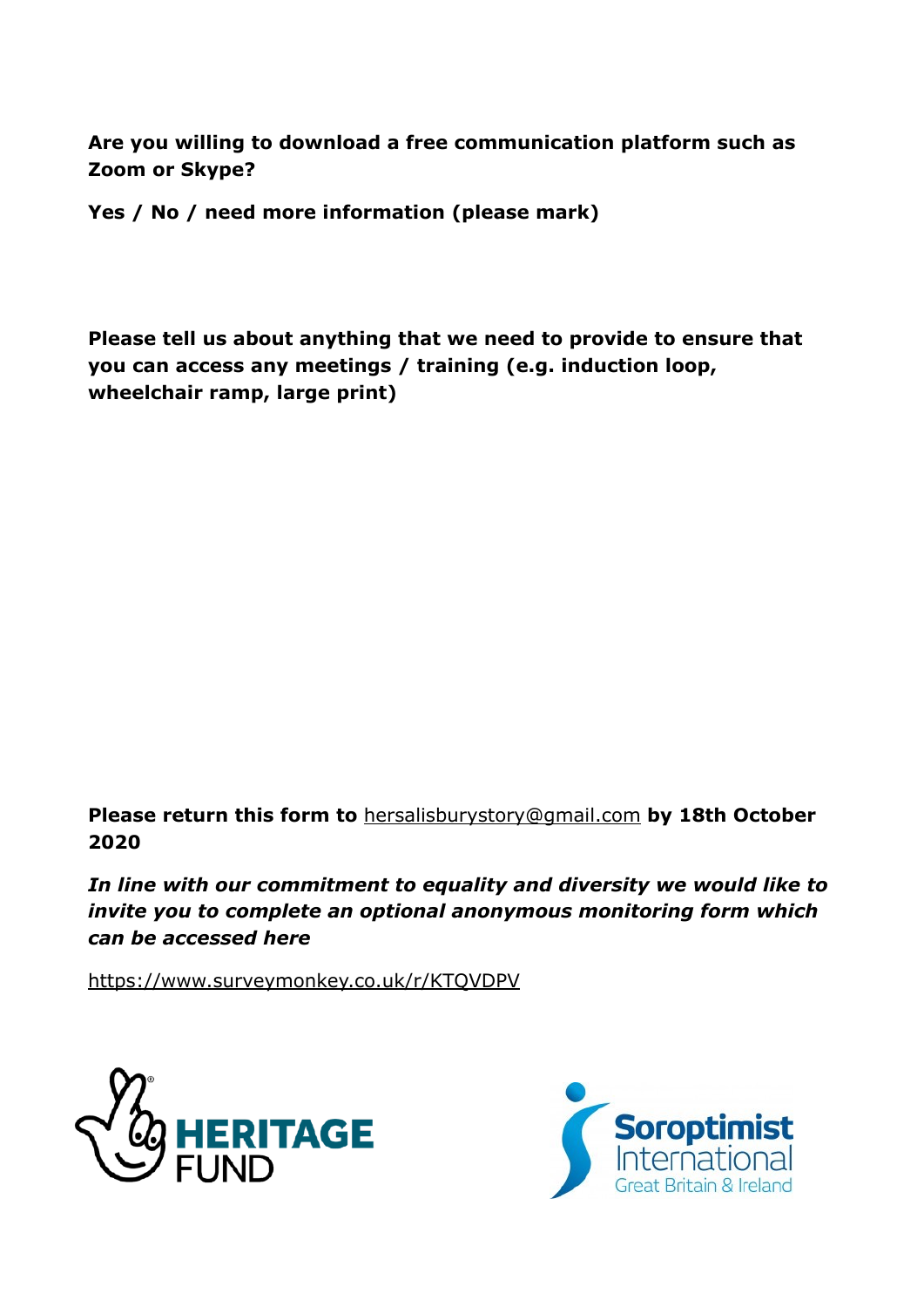### **Information about Historic Women research volunteering**

T hank you for finding out about becoming one of our volunteer<br>researchers for the historic women part of the project. For this<br>the project we are researching women who have lived in and researchers for the historic women part of the project. For this part of the project we are researching women who have lived in and experienced Salisbury in the past, or had some kind of impact on the city (for example, social, cultural, historic, economic, etc.). The information collected will be published on the project's website and deposited into the Wiltshire and Swindon History Centre (WSHC) archive, thereby creating resources which we can share within our community and beyond. The historic research volunteers are a key part of the Her Salisbury Story project and will ensure that women's stories are made accessible to the public.

#### **How are volunteers involved?**

Following training (if appropriate), volunteers will be asked to write 300-word profiles of women they are researching and to find an accompanying image that can be published alongside it. We anticipate that most of the work could be done at home from the volunteer's own computer, but it may be necessary

to visit local archives and libraries.

Volunteers will be asked to complete the following tasks:

- Researching using primary and secondary research resources
- Providing source information
- Ensuring copyright compliance
- Obtaining permissions for the use of images

We provide:

- Training (as appropriate)
- Ongoing support

#### **What characteristics do volunteers need?**

This volunteer role would suit you if have an interest in local and social history and if you enjoy researching, reading and writing, as you are likely to be spending extended amounts of time reading materials on a screen or on paper, as well as writing in your own words. You would mainly be working by yourself from home, but the workstream leads could guide you and assist you with any questions.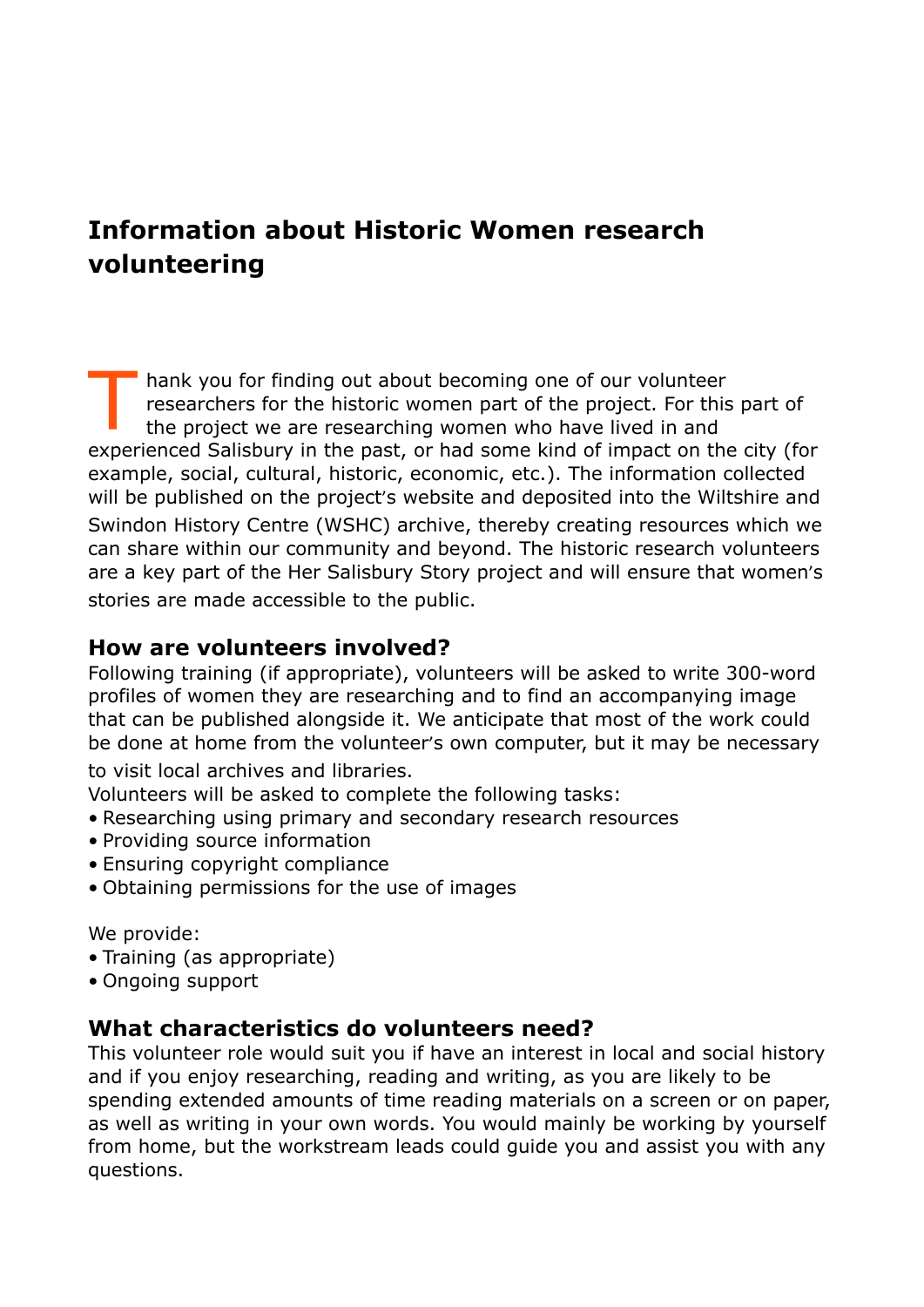It would be desirable if you had some previous experience of doing local history research or using primary resources for family history research (for example, parish records, the census, directories, newspapers, electoral records, wills, divorce cases, etc.), or a relevant educational qualification. **However this is not essential, as we have funding to train a set number of volunteers in historic research techniques.** 

It would be preferable for volunteers to have the following skills:

- Able to work with initiative
- Methodical and organised
- Good communication skills
- Clear writing skills
- Ability to summarise information drawing out relevant points
- Ability to adhere to deadlines
- Basic IT skills able to use common programmes e.g. Microsoft Word, Google Docs, Excel, Zoom or Skype, and to download software as required.

#### **What equipment do volunteers need?**

You will need access to a computer with an internet connection, and an email account. It is likely that you might also need a device with a camera that can allow you to participate in video meetings (e.g. a computer with a camera, a tablet or a smartphone).

#### **How much time will volunteers be expected to spend on the project?**

It is hard to estimate a specific amount of time, as time spent on this will depend on time available and the depth of research you are prepared to undertake. For researchers who have undertaken training, ideally we would expect them to research and write up at least 4-6 profiles (this number may change depending on the project's requirements). It is important to note that there is a substantial amount of work involved in writing a profile, which would include obtaining access to resources, research, writing, and obtaining permissions for images. The timings may also be impacted by any restrictions put into place because of the pandemic. The total amount of time spent on the project will include time spent on undertaking training, research, writing, and obtaining permissions for images.

You will be given deadlines by which the research will need to be completed and written up, so that there is enough time for quality checks and editing/ proofreading. This type of work is likely to be flexible enough to fit around other commitments. If you are no longer able to complete the research, or you need to drop out of the project, we would ask you to let us know in good time so that it could be delegated to someone else.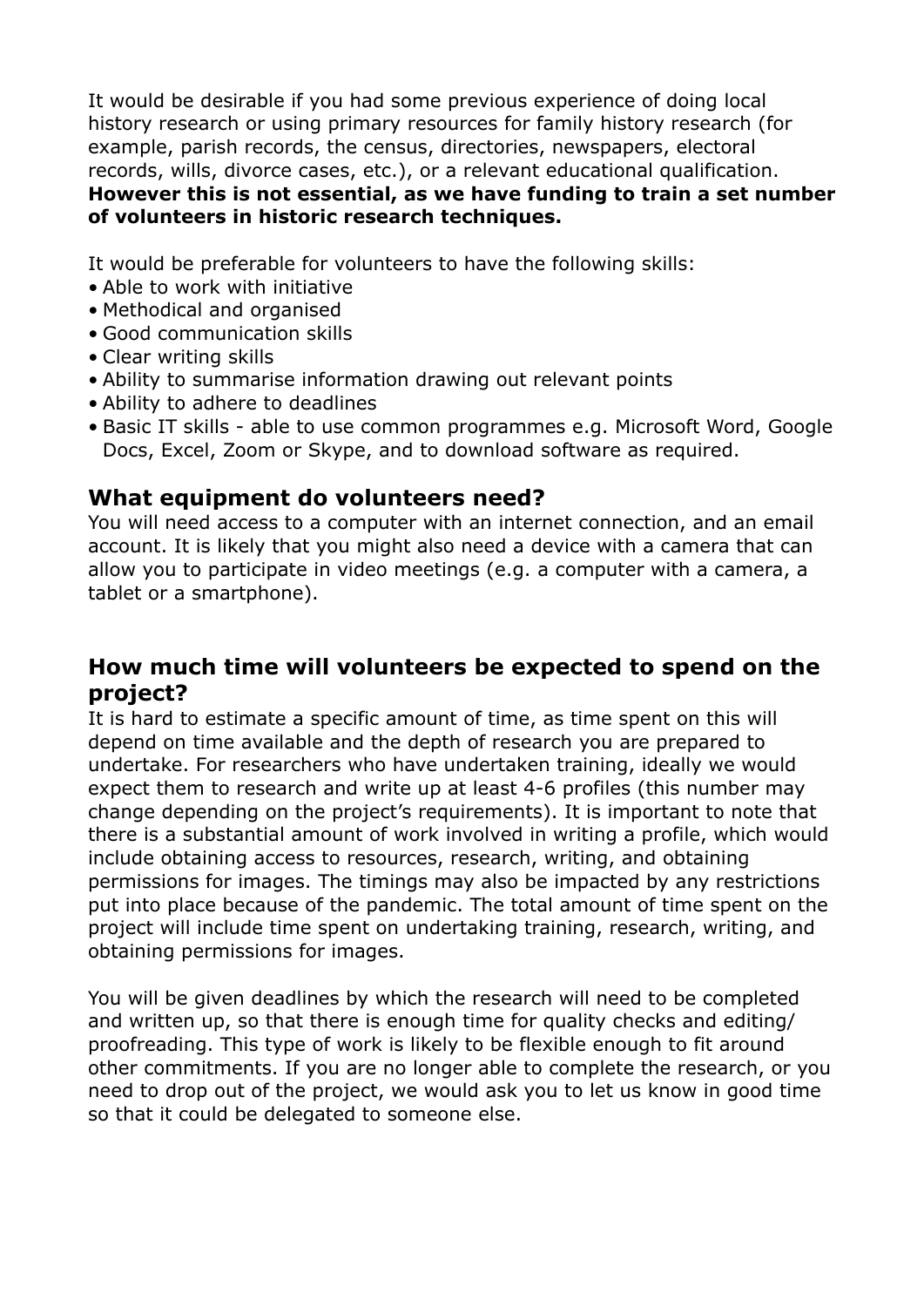#### **How long will the project last?**

We will aim to finish conducting the research and writing in the first half of 2021 to allow time for reporting and dissemination. The project is currently due to be completed in November 2021, however depending on the progress of the pandemic it may be necessary to extend the project.

#### **Do volunteers receive any expenses?**

HSS is a volunteer-led project made possible with public funding from the National Lottery Heritage Fund and it is run by Soroptimist International of Salisbury. We have a limited budget available for volunteer expenses including access costs. We encourage expressions of interest in our volunteer opportunities from people of all backgrounds. Please let us know when you apply if you have any specific access needs and we will do everything we can to make our project accessible.

#### **What's next?**

If you have read the information above and want to become part of our team, please tell us about yourself on the volunteer expression of interest form**.** We will be asking for expressions of interest to be returned by 18th October. Following this, informal interviews will be set up via phone/video-call. We aim to deliver the training in Autumn 2020.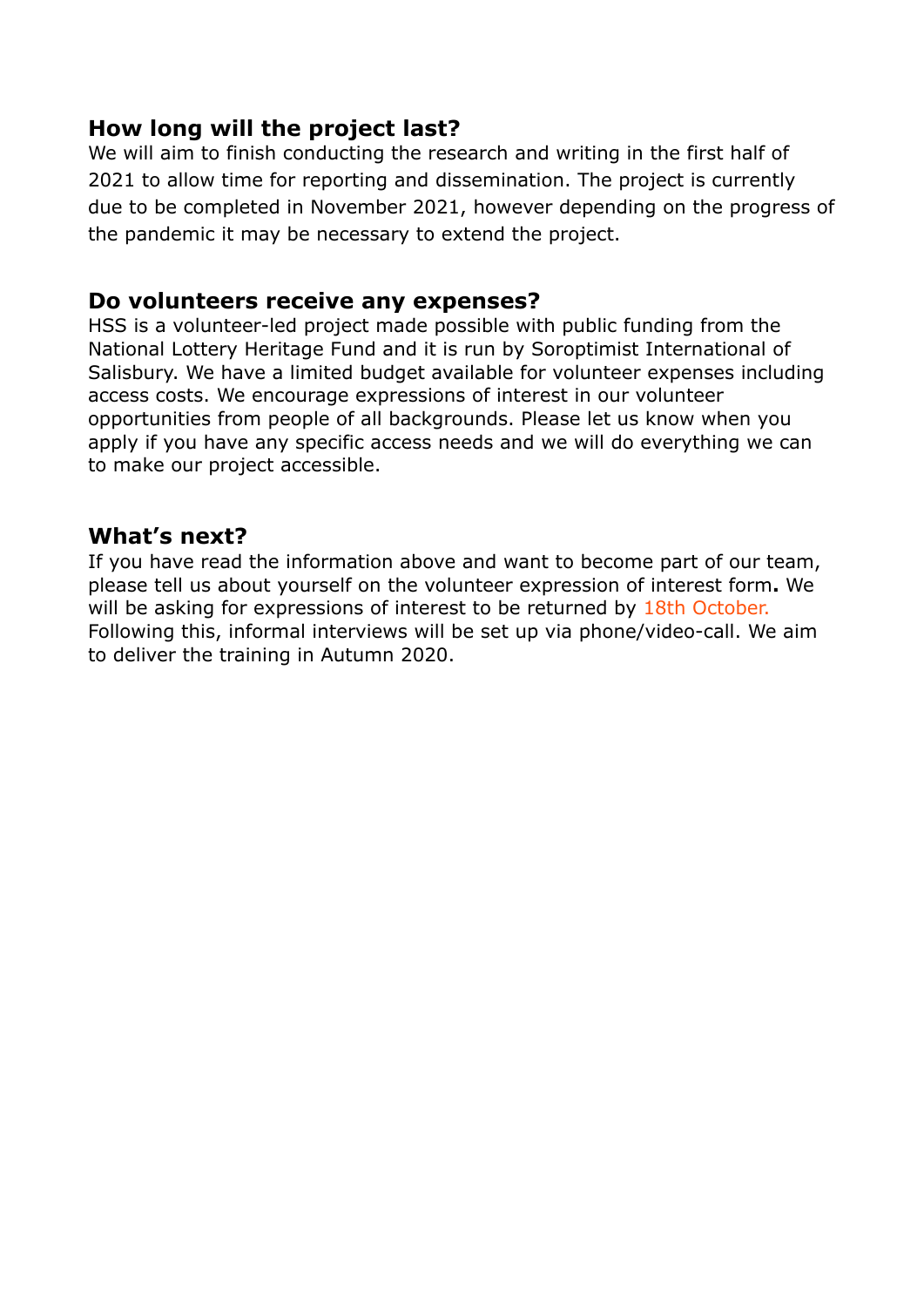# **Historical Women Volunteer Expression of Interest**



**Please tell us about yourself.** 

**Name:** 

**Address:** 

**Email:** 

**Phone:** 

**Why are you interested in becoming a volunteer for the historic women part of the project?** 

**Please tell us about any previous experience you may have of local history research, or any other historical research (This may be family history research, or an educational qualification). Please note: experience is not essential, as training will be provided.**